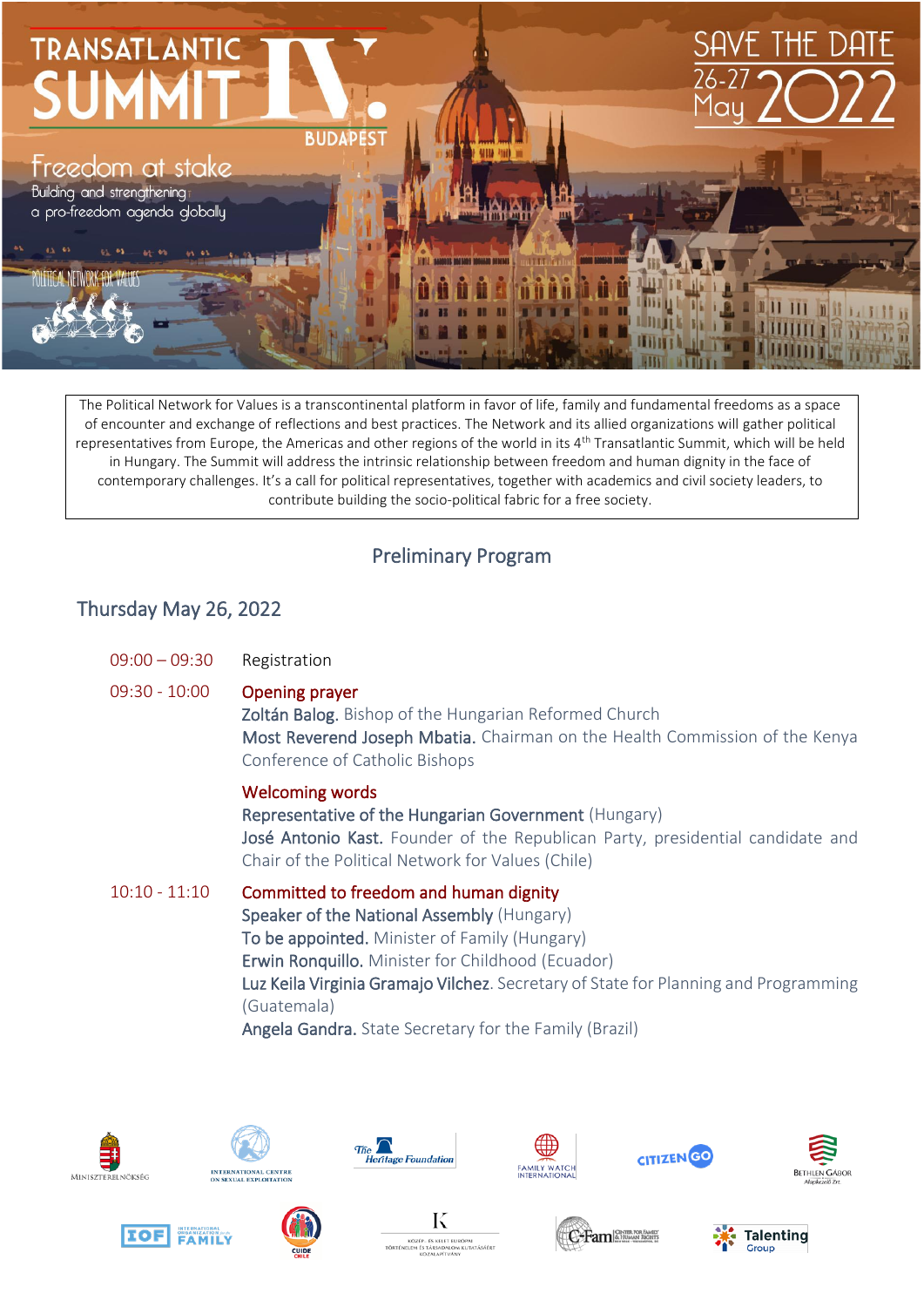### 11:15 - 12:15 Protecting human rights and human dignity

Chair: Grace Melton. Senior Associate at The Heritage Foundation (USA Christiaan Alting von Geusau. ITI Catholic University. Rector and Professor of Law and Education (The Netherlands)

Jay W. Richards. Senior research fellow in The Heritage Foundation (USA) Dawn Hawkins. Chief executive officer - International Centre on Sexual Exploitation (USA)

Miklos Lukacs. Research professor on Science Technology and Innovation at Universidad San Martín de Porres (Perú) Nacsa Lőrinc. Member of Parliament (Hungary)

- 12:15 13:15 Lunch
- 13:15 13:30 Cultural program

#### 13:30 - 14:30 A path for freedom in the Future of Europe

Chair: Kinga Gál. Member of the European Parliament (Hungary) Jaime Mayor Oreja. Honorary Chair of the Political Network for Values, Former Minister of Home Affairs & Former Member of the European Parliament (Spain) Margarita de la Pisa. Member of the European Parliament (Spain) Stephen Bartulica. Homeland Movement (Croatia) Gudrun Kugler. Member of Parliament (Austria) Anna Zaborska. Member of Parliament (Slovakia)

#### 14:35 - 15:35 Economic asset of family business

Chair: Enikő Győri. Member of the European Parliament (Hungary) Alejandro Chafuen. Acton Institute (Argentina) Jesús Casado. Secretary General of European Family Businesses (Spain) Balázs Dobos. Deputy secretary of State for Economic Development (Hungary) Dr. László Rudas. President, National Association of Family Businesses (Hungary) Dávid Boross. President, Family Business Network Hungary (Hungary)

15:35 – 16:00 Coffee Break

#### 16:00 - 17:00 The key role of religious freedom in modern societies

Chair: Tristan Azbej. State Secretary for the Aid of Persecuted Christians and the Hungary Helps Program (Hungary) Michal Považan Director of the Bureau of the Commissioner of the Slovak government for the Protection of Freedom of Religion or Belief (Slovakia)

Paul Coleman. Executive director of ADF International (UK)

Andrew Brunson. Special Advisor for Religious Freedom. Family Research Council (USA)

- 17:00 19:00 Networking
- 19:00 22:00 Dinner & Film Premiere: The sound of freedom Eduardo Verastegui. Film producer (Mexico) Benjamin Bull. Senior Vice President, General Counsel, and Director of the NCOSE Law Center.